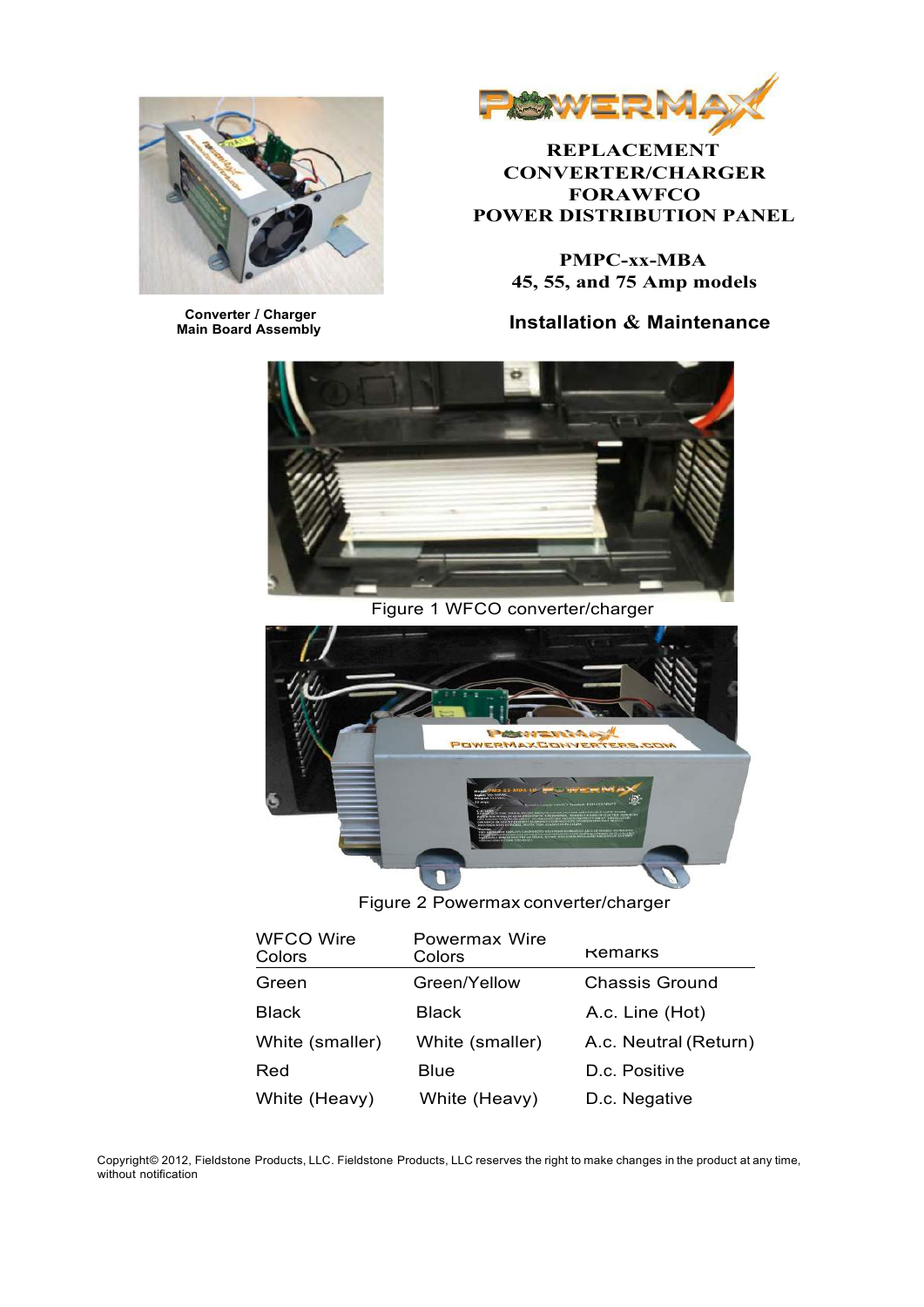

# **SAFTEY ALERT!**

FOR YOUR SAFETY, READ ALL INSTRUCTIONS BEFORE INSTALLATION AND OPERATION.

**INSTALLER:** Provide these instructions to the end user or consumer. **CONSUMER:** Keep these instructions for future reference.

NOTICE: Products are not to be used nor are warranted in aerospace, medical or life safety applications.

#### **WARNING** - **Avoid Possible Injury or Death**

**120 VAC** is present. This Converter/Charger is designed to convert **120 VAC** to **12 VDC.** It also provides low voltage power for charging on-board **12 VDC** batteries. The SRV series Converter/Charger is a *"switch mode"* type and is designed to be maintenance-free with no user serviceable components. The Converter/Charger power output is *"current limiting"* by design.

The Converter/Charger is integrated with a **120 VAC** and **12 VDC** Distribution Panel that allows easy installation and centralizes all power connections. Stab type AC breakers with branch circuits are used. The DC fuse block has individually fused branch circuits. The Converter/Charger can easily be removed without removing the Distribution Panel wiring.

#### **WARNING** - **Avoid Personal Injury or Product Damagel**

NEVER store electrical devices in compartments where flammable liquids (such as gasoline) exist. DO NOT mount/install unit in compartments designed for storage of batteries of flammable liquids.

- 1. **DISCONNECT RV DC POWER.** Disconnect the RV battery POS (+) wire at the battery end before connecting this Converter/Charger and Distribution Panel to any RVwiring.
- 2. **LOCATION.** The Main Board Assembly is mounted in the bottom compartment of the Power Distribution Panel cabinet.
- 3. **MOUNTING.** Flanges with holes are provided for ease of mounting using standardfasteners.
- 4. **ELECTRICAL REQUIREMENTS.** A **120 VAC** with 30 Amp source, preferably a separate breaker, is required to supply power.
- 5. **ELECTRICAL CONNECTIONS.** Be sure to tighten all connections securely. A loose connection can quickly cause terminals and wires to overheat. Review unit labels for recommended terminal torque values.
- **6. THE FAN WILL NOT RUN ALL THE TIME. THE FAN RUNS ONLY WHEN NEEDED.**
- **7. All PM3 Products must be installed by a certified electrician.**



#### **WARNING** - **Avoid Possible Injury or Deathl**

**120 VAC** Connection - First confirm that the **120 VAC** power source AC circuit breaker(s) are in the [OFF] position. **DO NOT** turn on AC circuit breakers until installation is complete. Connect the Neutral (white) wire to the Neutral terminal block (top left), the Line (black) wire to the appropriate circuit breaker and the Ground (green-yellow) wire to the chassis terminal block (side left).

**12 VDC** Wiring- It is important to use the correct wire gauge for the specific model **120 VAC** to **12 VDC** Converter/Charger selected. As an example, the model PM4B-55-MBA is a 55 Amp Converter/Charger that requires at least 10 AWG wire. Connect the positive (Blue) and negative (White) wires to the same terminals where the old unit positive (Red) and negative (White) wires were removed. The Converter/ Charger limits overall current output. However, with or without output current limits on the Converter/ Charger unit, all electrical connections must comply with the appropriate NEC codes.

Copyright© 2012, Fieldstone Products, LLC. Fieldstone Products, LLC reserves the right to make changes in the product at any time, without notification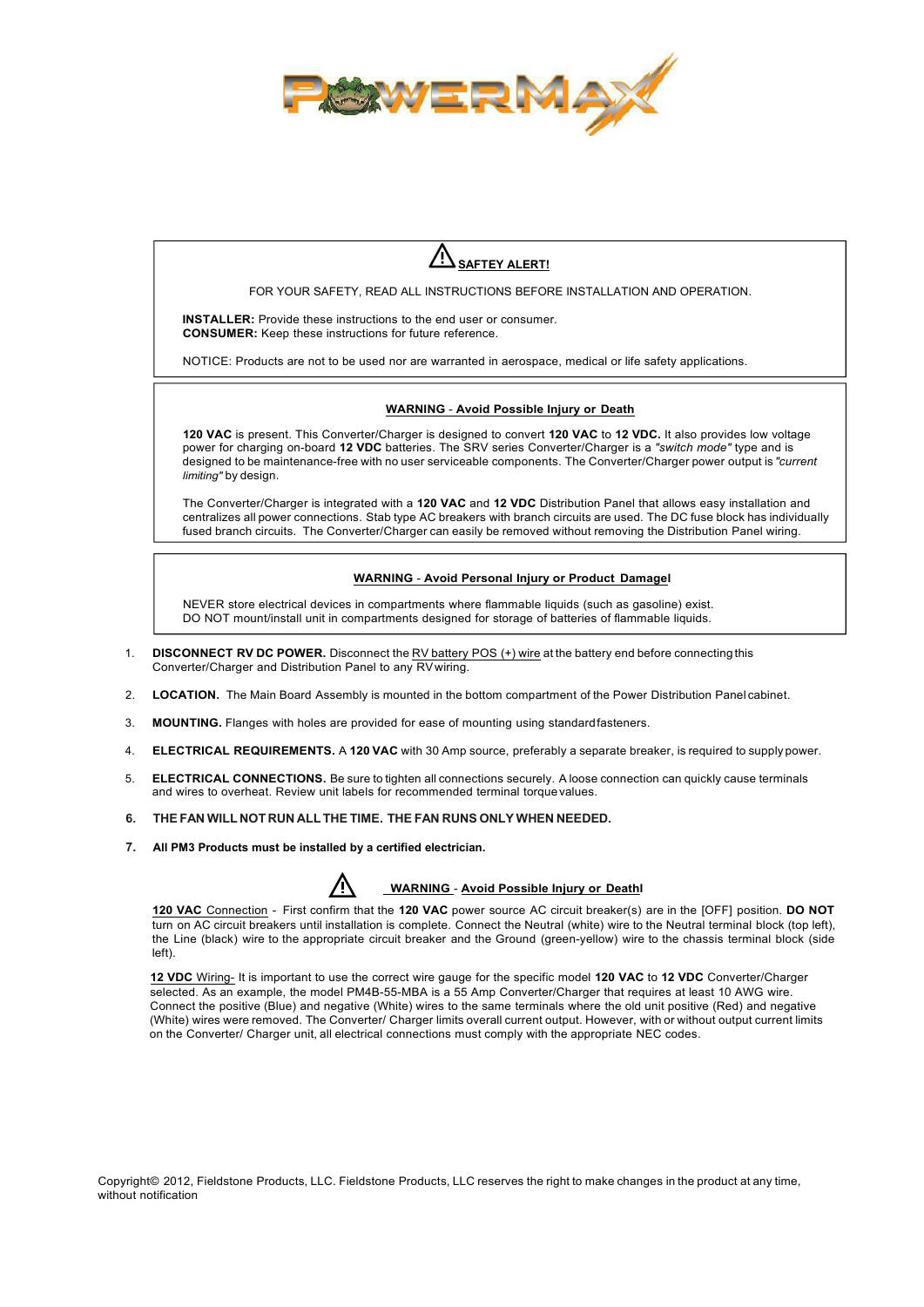



#### **8. ADJUST FIXED VOLTAGE DESCRIPTION:**

The unit is on the three stage charging mode firstly. 1. move the switch A to right, move switch B gently to adjust voltage from 13~16.SV, and get a fixed output voltage. 2. make sure the voltage as 14.6V, move the switch A to left, then the unit back to standard "Three Stage Charging", run 14.6V almost 0.5 hour, 13.6V almost 12 hours and then to 13.2V. The voltage value of 3 stage charging will be changed with fixed voltage changed when the unit on "Three stage charging" mode.

- 9. **TEST.** First, disconnect all loads and battery on the Converter/Charger by removing all DC fuses. Second, attach a multimeter instrument between the positive and negative terminals of the Converter/Charger. Then energize the **120 VAC** converter circuit. Test for proper output power using the multimeter. Measure the output voltage from the positive and negative terminals. The voltage should read **13.6** +/- **0.2 VDC.** Add **12 VDC** load connections/fuses to about½ of the rated capacity of the converter. Recheck the voltage, which should remain approximately the same as with noload.
- 10. **BATTERY.** With the **120 VAC** disconnected, reconnect the positive terminal to a known good battery. With the converter **120 VAC** energized, measure the voltage at the converter and at the battery. The voltage should be about the same in both locations. As with any battery it is important that the fluid level be checked on a regular basis. When continuously connected to any charging source all batteries will "Gas" and lose some fluid.

## **WARNING** - **Avoid Personal Injury/ Product Damage!**

11. **HI-POT TESTING.** (RV Manufacturing Facilities Only) DO NOT Hi-Pot DC wiring with any Converter/Charger connected to the RV wiring in order to prevent serious injury and/ordamage.

#### *TROUBLESHOOTING*

**NOTE:** Before removing and replacing the Converter/charger, perform the following checks:

- a. Disconnect the **120 VAC** power from the RV coach.
- b. Disconnect all DC fuses and the Battery from the Distribution Panel.
- c. Re-connect the **120 VAC** power to energize theConverter.
- d. Using a voltmeter, measure the voltage between the Converter terminal and the 12 VDC distribution Negative bar. > The Converter is OK if the voltage reading is between
	- 13 voe and 14 voe (typically 13.6 VDC).
	- > Otherwise, check the table below:

| <b>CONDITION</b>             | <b>POSSIBLE CAUSE</b>                                                                                                                                                                                                                                                                        |  |
|------------------------------|----------------------------------------------------------------------------------------------------------------------------------------------------------------------------------------------------------------------------------------------------------------------------------------------|--|
| No 12 VDC output             | <b>120 VAC</b> not connected to coach or the coach AC circuit breaker is in the position.<br>Reversed battery fuses blown. (Battery wiring connections are reversed).<br>Severe overload or shorted load. Remove all loads and retest per above instructions.<br>Converter internal failure. |  |
| Converter cycles On & Off    | Fan air flow is inadequate or blocked. (Ensure 1" min. free air space at each end required.)<br>Converter internal failure.                                                                                                                                                                  |  |
| Reversed Battery fuses blown | Battery wiring connections are reversed.<br>Defective battery, possible bad cells.                                                                                                                                                                                                           |  |
| 12 VDC output is too low     | Attached load exceeds rating of the Converter.<br>Defective battery, possible bad cells.<br>Converter internal failure.                                                                                                                                                                      |  |

Copyright© 2012, Fieldstone Products, LLC. Fieldstone Products, LLC reserves the right to make changes in the product at any time, without notification